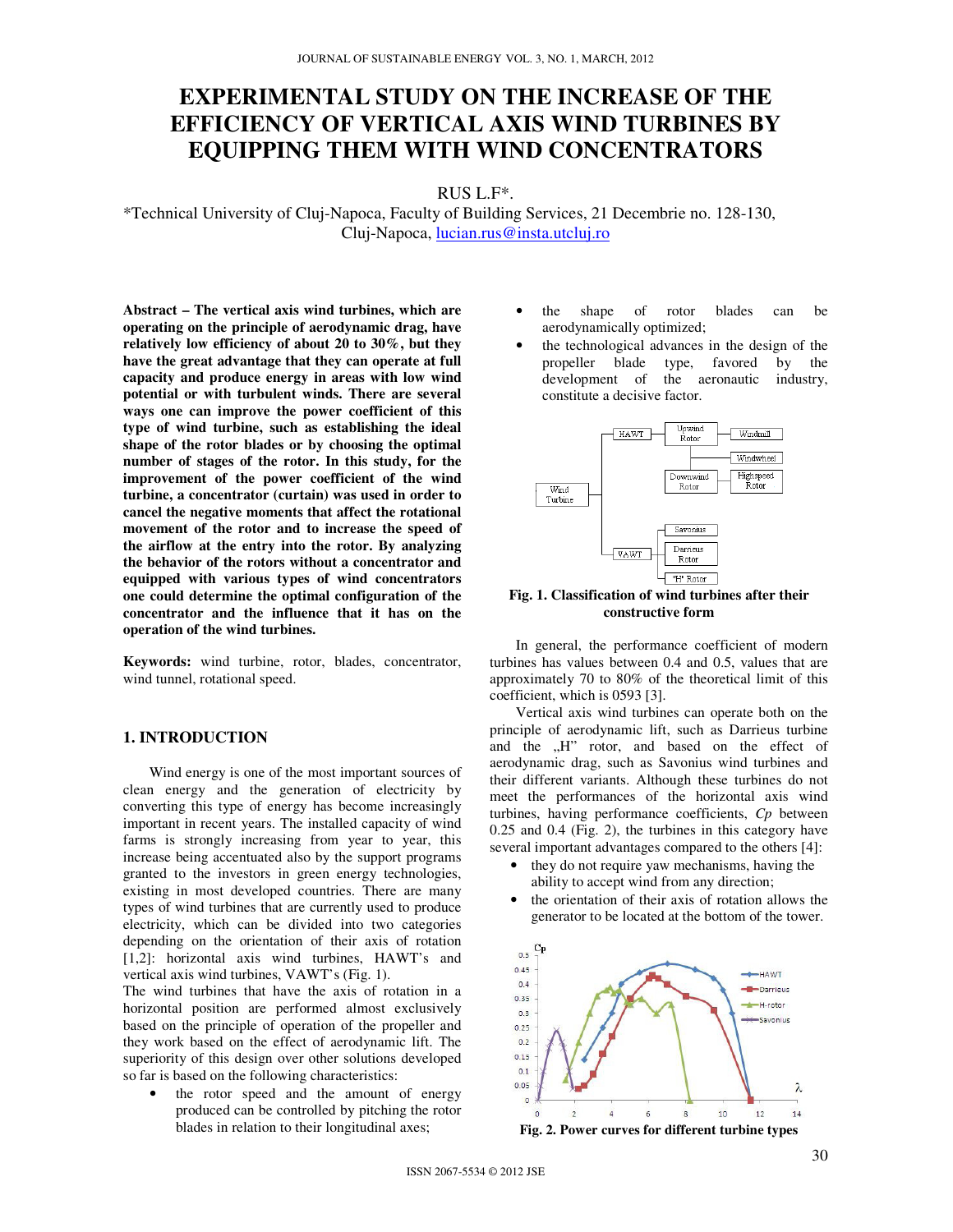Also, Savonius type wind turbines, which operate based on the principle of the aerodynamic drag, can provide high starting torque, can operate in areas with low wind potential or turbulent wind, and the manufacturing costs of the rotor blades can be very low, because they can be made, in many cases, by recycling other items such as metal and plastic drums or other similar cylindrical objects, aspects which makes them very attractive for low power electricity generation facilities.

## **2. VERTICAL AXIS WIND TURBINES**

Vertical axis wind turbines may be divided, as was shown before, in two categories, depending on their operating principle: wind turbines that operate under the effect of aerodynamic lift and wind turbines that are operating under the principle of aerodynamic drag. The wind turbines from the first category need, in order to operate at full capacity, high wind speeds, similar with those needed in the case of horizontal axis wind turbines, this, combined with their lower power coefficient, makes this type of wind turbine to be less attractive for use at the expense of conventional wind turbines, with propeller type rotor. The turbines from the second category, because they are using the aerodynamic drag in order to get a rotational move, can operate in low wind conditions, at air speeds of about 2 to 4 m/s, and they are very suitable to be located in areas with low wind potential, how, as a matter of fact, most areas of our country are, areas where horizontal axis wind turbines are totally inefficient.

One of the main wind turbine from this category is the turbine invented by the Finnish researcher S.J. Savonius, which is composed of two semi-cylindrical or semi-elliptical blades placed in the shape of the letter "S", as shown in Figure 3, the convex and the concave side of the rotor being under the influence of the wind at the same time [5, 6].



**Fig. 3. Principle scheme of the Savonius rotor D0 – endplate diameter; D – rotor diameter; e – gap distance; d – blade diameter**

The operation of the Savonius rotor is based exclusively on the effect of aerodynamic drag and the rotational motion is possible because the coefficient of friction of the concave surface of the blade is greater than the one corresponding for the convex surface so that the force acting on the first surface is greater than the force acting on the second surface, generating a higher torque which moves the rotor. Because the torque which generates the rotational motion is the result of the difference between the torque provided by the force that is acting on the concave surface and the one that is acting on the convex side of the blade, the Savonius wind rotor has a relatively low performance coefficient of about 0.2 - 0.3. A very adequate solution for improving this power coefficient is to install a concentrator nozzle to the Savonius rotor (Fig. 4), in order to increase the speed of the air at the entry into the rotor and to direct the airflow only over the concave blade, thus providing the cancellation of the negative moment produced by the action of the wind on the convex side of the blades and to offer the possibility that the movement of the rotor to take place only under the action of the positive momentum, which leads to an increase of the rotor efficiency [7]. However, it should be noted that, by equipping the Savonius wind rotors with a wind concentrator, the possibility of the vertical axis wind turbines to receive wind from any direction, i.e. their omnidirectional nature, will be cancelled.



**Fig. 4. Savonius wind turbine equipped with a wind concentrator**

## **3. EXPERIMENT SET-UP**

Experimental studies were held in the Research Laboratory of the Faculty of Building Services of the Technical University of Cluj-Napoca. For the proper conduct of the experiments it was necessary to build an open subsonic wind tunnel, which can generate speeds o the air masses of 0 to 13 m/s, the manufacture of three types and configurations of vertical axis wind turbines based on the Savonius principle and the design of three wind concentrators with different constructive sizes.

#### **3.1. Vertical axis wind turbines**

All the rotors used in the experiments have the same constructive sizes, i.e. the diameter of the rotor, D=18 cm and height of the rotor, H=18 cm, so that the swept area of the rotors would be the same and all the wind rotors would benefit from the same amount of wind energy. The rotor blades were made of plastic materials (PET) and the endplates of the rotor of comatex, and they were placed on a metal frame by means of axial bearings [8]. The rotors were chosen so that the experimental study can cover the most common configurations of vertical axis wind turbines, namely:

- a simple Savonius rotor, with two semi-cylindrical blades and one stage of the rotor, with an overlap ratio of the blades, e/D=0.2 (Fig. 5);
- a double Savonius rotor, with two semi-cylindrical blades and two stages of the rotor (Fig. 6);
- a Savonius rotor, with two blades placed in the shape of the letter "Z", design that offers a much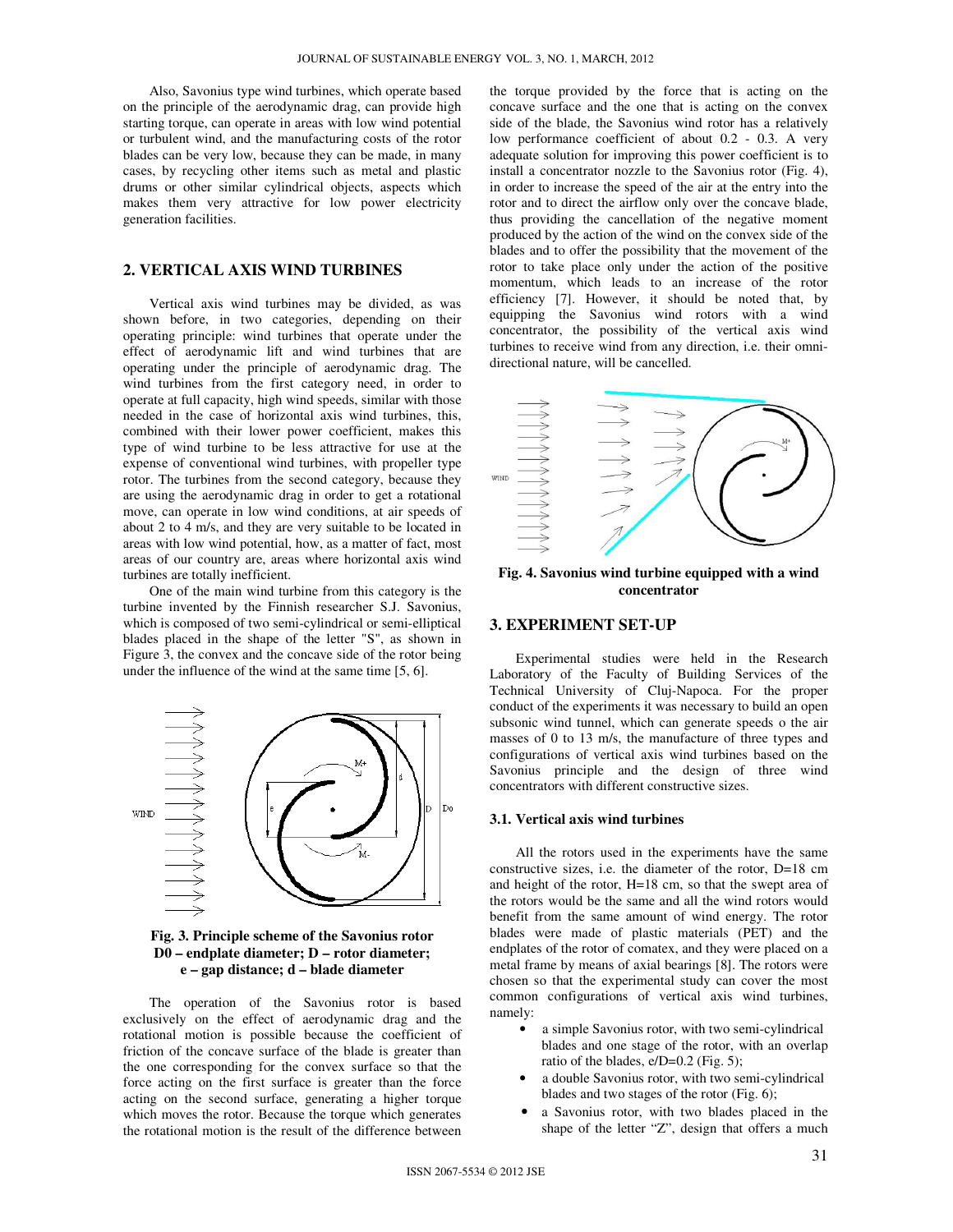simpler design than the one in the case of the Savonius rotor, with semi-cylindrical blades (Fig. 7).



**Fig.7 Type "Z" Savonius wind rotor**

### **3.2. Wind concentrators**

In this experimental study three wind concentrators were used, which have been designed so that their central side have the same size as the rotor diameter, in order to exist a correlation between the overall sizes of the two components, i.e. concentrator and rotor, of the wind turbine [7]. The wind concentrators were made of comatex, their scheme and design principle are shown in Figure 8, and their constructive sizes, are summarized in Table 1.



**Fig. 8. The constructive scheme of the concentrators used in the experimental study**

**Table 1. The constructive sizes of the used wind concentrators**

|      | <b>Dimensions</b> |                 |              |                 |
|------|-------------------|-----------------|--------------|-----------------|
| Type | a                 | IJ              | α            |                 |
|      | 18 cm             | $25 \text{ cm}$ | $20^{\circ}$ | 10 <sup>0</sup> |
|      | 18 cm             | $23 \text{ cm}$ | $45^{\circ}$ | 1.50            |
|      | 18 cm             | cm              | ≃∩⊂          |                 |

### **3.3. Aerodynamic wind tunnel**

Uniform main flow is produced by an open-circuit subsonic wind tunnel [9, 10], presented in Figure 9, which has a rectangular exit section with dimensions of 300x300 mm. Airflow is provided with an axial fan that can deliver a



**Fig. 9. Aerodynamic subsonic wind tunnel**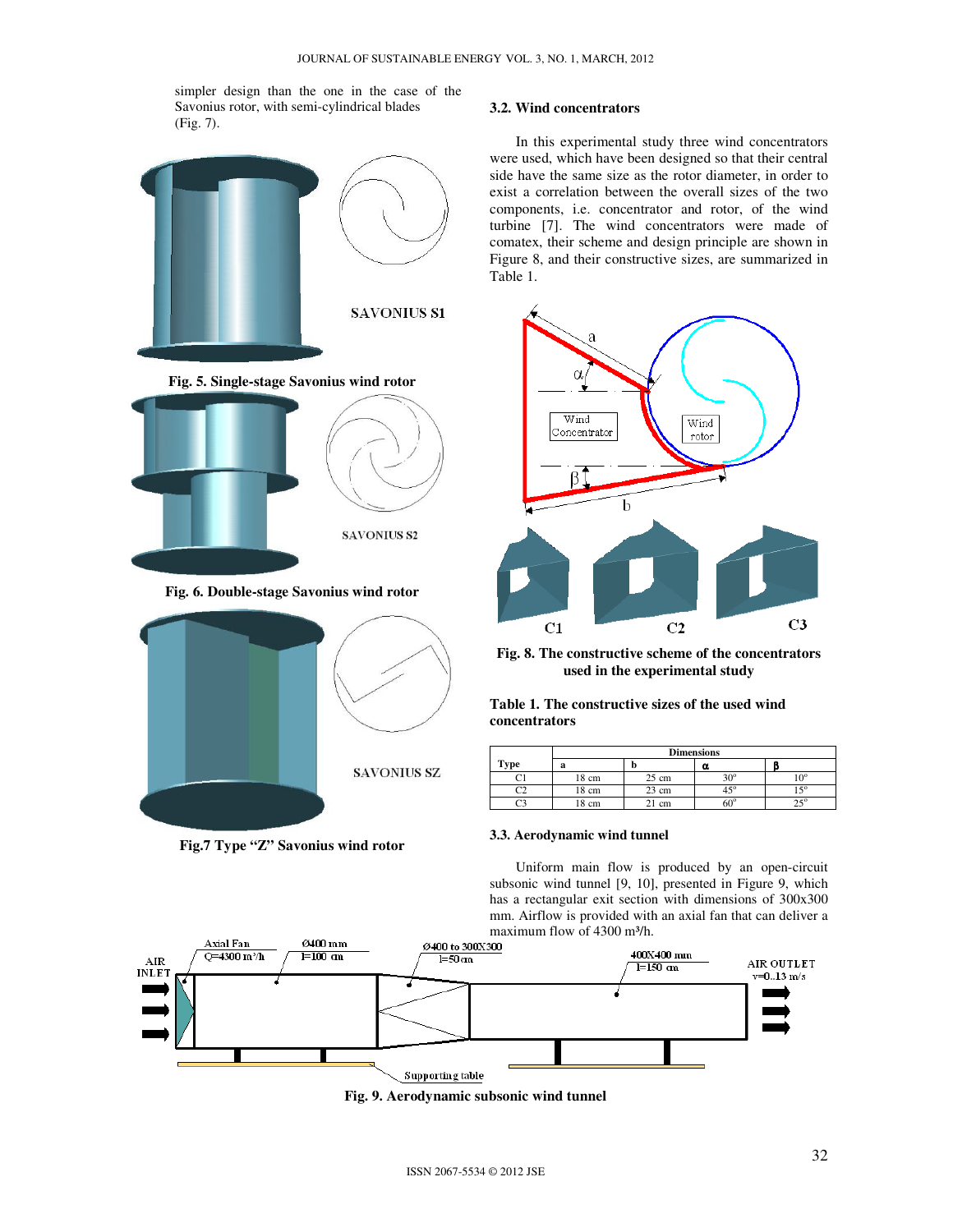In terms of existing size of the exit section of the wind tunnel and the air flow circulated by the axial fan, the wind tunnel can provide air speeds, *v* up to 13 m/s. Figure 10 presents a single-stage Savonius wind rotor equipped with a wind concentrator, and the schematic diagram of the experimental installation is shown in Figure 11.



**Fig. 10. Savonius wind rotor equipped with a wind concentrator**



**Fig. 11. Schematic diagram of experimental set-up**

## **4. RESULTS AND DISCUSSION**

Although the wind tunnel that was available for the tests offers the possibility that the measurements to be made for winds speeds between 0 and 13 m/s, as vertical axis wind turbines, which are operating on the principle of aerodynamic drag, are of interest only in the case of low wind speeds, the measurements were performed for airflow speeds between 0 and 7 m/s. The air flow speed was monitored using a propeller anemometer placed at the exit of the wind tunnel and the rotational speed of the turbine, corresponding to different wind speeds, was recorded with a digital tachometer.

In the first part of the experiment, the three wind rotors have been subject to the same test conditions, the airflow speed was increased from 0 to7 m/s, with the aid of a speed controller mounted on the motor of the axial fan, and the correlation between the wind speed and the rotational speed of the rotor, unequipped with a wind concentrator, was monitored. The results obtained from the measurements were synthesized through the graphs presented in Figure 12, that show the correlation between the rotational speed (rpm) of the wind rotors and the speed of the air flow (or the wind speed, v).



In the second part of the experiment, the wind rotors were fitted in turn with each of the three wind concentrators and were subject to the same test conditions as those in the first phase of testing. Based on the data obtained from the measurements, the comparative charts (Fig. 13a, b, c) which are presenting the variation curves of the rotor speed depending on the speed of the air flow for all three configurations of the wind concentrators, as well as if the rotors were not equipped with a concentrator were made.

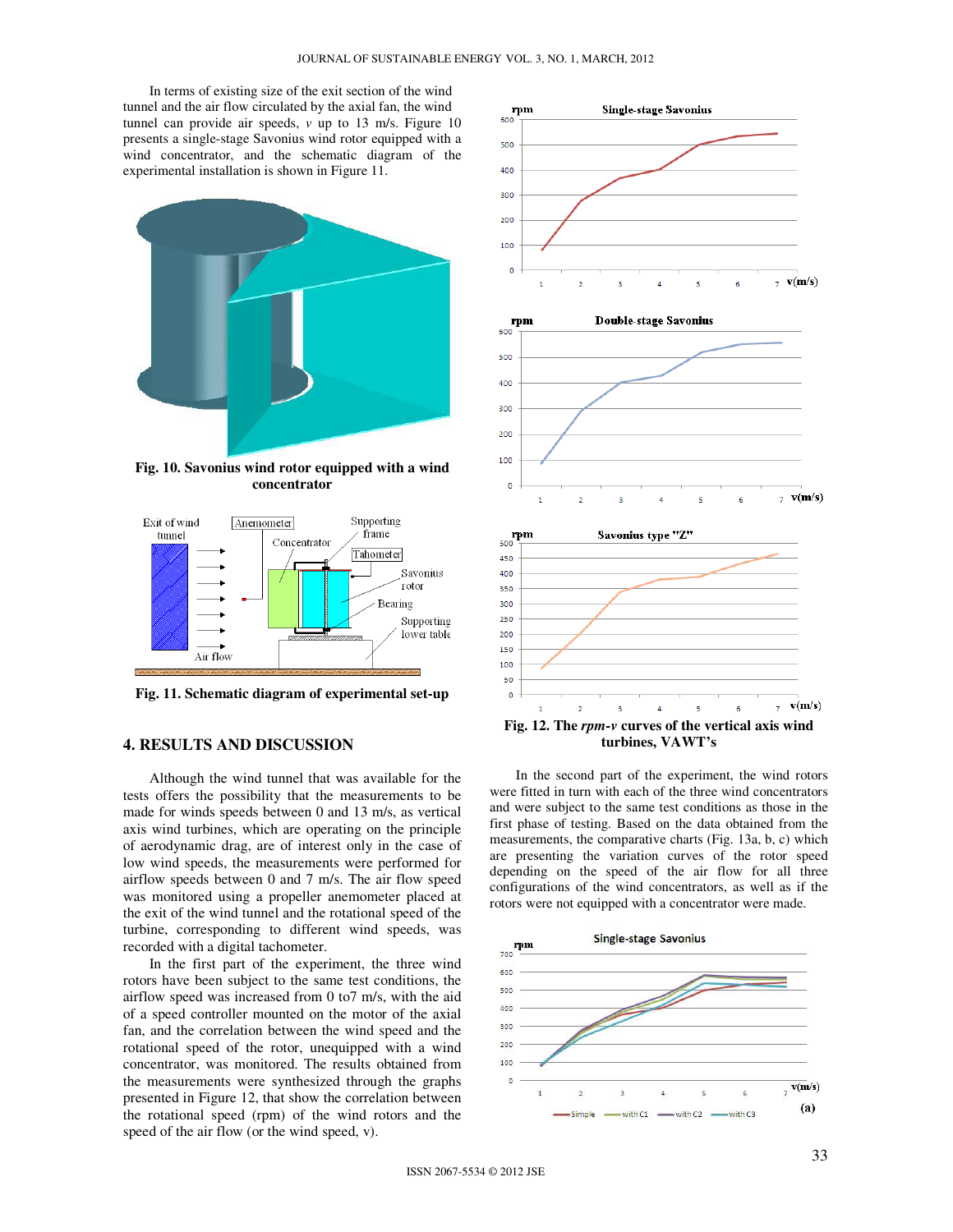





After the graphs which are showing the *rpm-v* curves of the wind turbines with various constructive configurations were made, and by interpreting the results of the experimental tests, it has been observed that the Savonius rotor with two semi-cylindrical blades and two stages is the most efficient between the three vertical axis rotors used in the experiments, starting at the lowest wind speeds and reaching the highest rotational speeds for all the wind speeds for which it was tested, and thus is the most suitable to be used for electricity generation, in the configuration without a wind concentrator. Also, the Savonius type "Z" wind turbines should be taken into consideration for the replacement of Savonius wind turbines with semicylindrical or semi-elliptical blades, because it is a much more simpler and economical solution in terms of construction, even if this rotors can't reach the performances of the above-mentioned rotors.

Both in the case of the wind turbines with two semicylindrical blades and two stages of the rotor, and in the case of Savonius turbines with a type "Z" rotor, providing a wind concentrator leads to an improvement of the rotor speed by 10 to 20%, values that approach or even exceed the values recorded for the Savonius wind rotor with two stages, in both cases the best results being obtained with the "C2" type concentrator, so using wind concentrators is a very useful method for improving the performance of this type of wind turbines. Regarding the case of the Savonius wind turbines with two semicylindrical blades and two stages of the rotor, no significant improvements of the rotor efficiency are brought by the wind concentrator, its rotational speed having even lower values for wind speeds between 0 and 5 m/s. This is caused by the fact that the construction of the Savonius rotors with two stages, where the upper stage is rotated with 90° relative to the lower stage, is based on the very principle of reducing the negative moments acting on the rotor blades, just as in the case of wind concentrators.

It should also be noted that installing wind concentrators on vertical axis wind turbines will cancel the possibility of the turbines to receive wind from any direction, that is why this solution is appropriate only if the air flow has a predominantly unidirectional character, or if some constructive solutions are taken in order to keep the omni-directional nature of this wind turbines, such as the yaw mechanisms used at the horizontal axis wind turbine, with a propeller-type rotor (fig. 14).



**Fig. 14. Vertical axis wind turbine equipped with a concentrator with a yaw mechanism** 

#### **5. CONCLUSION**

The use of vertical axis wind turbines, which are operating on the principle of aerodynamic drag, can be a very suitable solution for electricity generation in areas where the wind potential is low. However, the relatively low values of the power coefficient of these rotors make them to be very rarely used for equipping wind turbines installations. The improvement of the performance coefficient of these rotors can be achieved by several methods, one of which is the subject of this experimental study, namely equipping the wind rotors with wind concentrators. The most important results obtained after carrying out this experimental study are presented below:

- in the version without a wind concentrator, the rotors with two blades and two stages have the best efficiency;
- by equipping the rotors with wind concentrators, an increase of their efficiency by 10-20% is achieved, but only in the case of single-stage rotors; in the case of double-stage rotors the advantages of the provision of a wind concentrator are insignificant;
- the best results on improving the efficiency of vertical axis rotors were obtained when using concentrators "C2";
- the property of these wind rotors to receive wind from any direction is cancelled when a concentrator is mounted on the rotor, which is why this solution should be adopted only in the